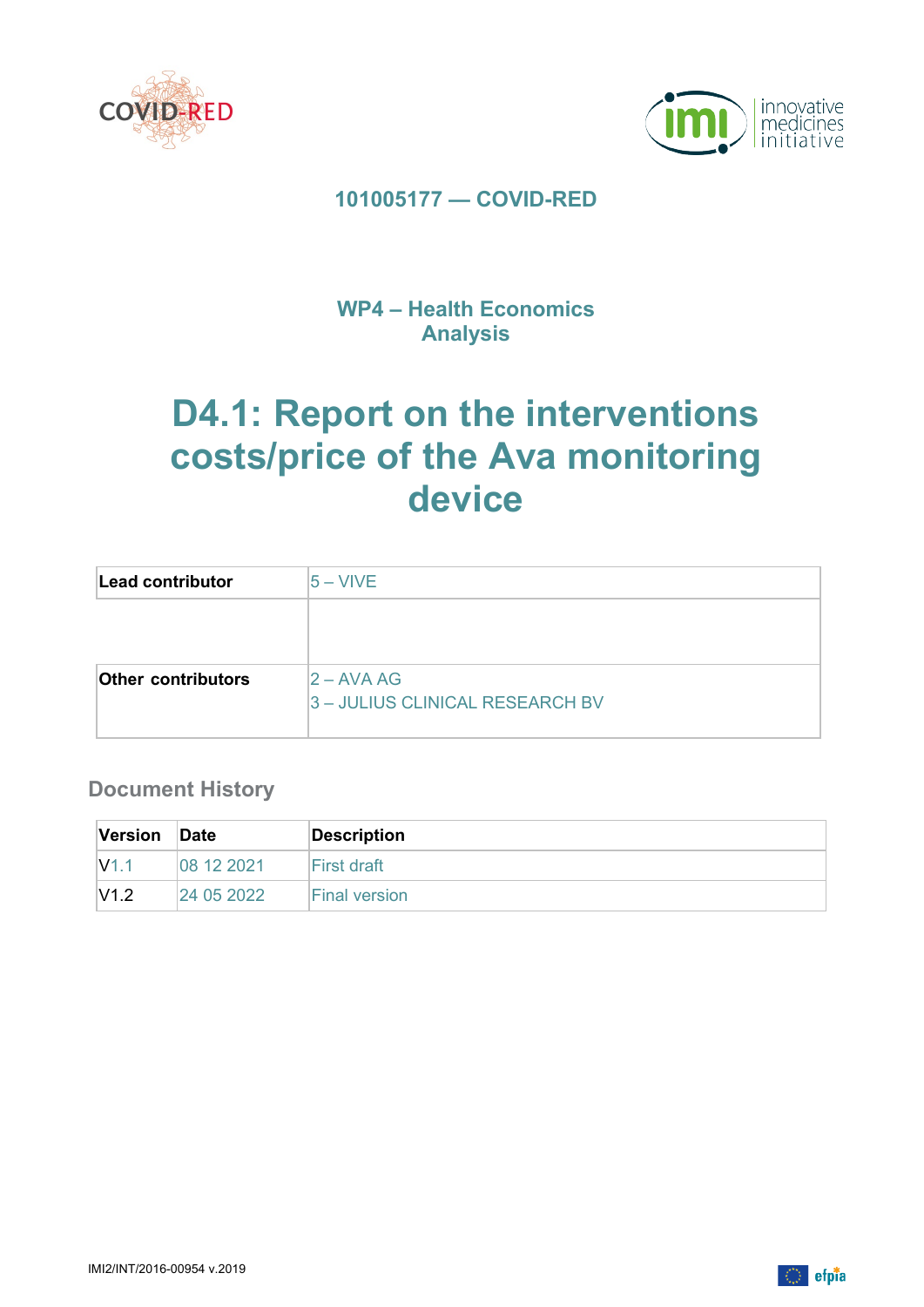

#### **Abstract**

In this deliverable, we report the cost related to the intervention implemented in relation to the COVID-RED trial (Brakenhoff et al., 2021). The COVID-RED trial is a prospective, randomized, single-blinded, crossover trial to investigate the effect of a wearable device and machine-learning algorithm in addition to a daily symptom diary for remote detection of SARS-CoV-2. The purpose of this deliverable is to report on the costs related to the intervention. Possible changes in use of health care services including changes in number of SARS-CoV-2 tests related to the intervention will be reported later in a separate deliverable.

#### **Introduction**

The intervention in the COVID-RED trial consists of an Ava bracelet<sup>1</sup>, a machine learning algorithm and a smartphone app. The Ava bracelet is worn by night where it tracks breathing rate, skin temperature, perfusion, heart rate and heart rate variability. The data is then synced and processed by the machine learning algorithm via the smartphone app. The subjects can - besides the bracelet data - keep track of symptoms using an in-app symptom diary. Based on the bracelet and symptoms diary the smartphone app gives the subjects an indication (green, yellow, or red light) on whether they might have a SARS-COV-2 infection.[2](#page-1-1)

The control group are only using the symptoms diary in the smartphone app but also get a signal (green, yellow or red) based on the recommendations from RIVM (The National Institute for Public Health and the Environment in The Netherlands). The symptoms leading to a red signal are: cold symptoms (such as a nasal cold, runny nose, sneezing, sore throat), coughing, shortness of breath, elevated temperature or a fever or sudden loss of taste and smell (without nasal congestion) (RIVM, 2021). To make sure the study is blinded for the subjects, the control group are provided with a bracelet, but the data collected from the bracelet are not used when signalling to the subjects.

#### **Methods and Data**

To report on the intervention costs, we use the approach proposed by Drummond et. al. (Drummond, Sculpher, Claxton, Stoddart, & Torrance, 2015). Using this approach, we first identify the relevant cost components, then we measure the resource use in natural units and finally we find the monetary value of the resources consumed by use of an appropriate price.

We limit the analysis to a health care provider perspective. This means we do not estimate the opportunity cost of the time spent by the subjects and we do not estimate the cost of having a smartphone available.

We identified the cost components in collaboration with the partners in the trial (Ava and Julius Clinical). The resource use was collected during the trial.

#### **Results**

In the results section, we first list the identified costs and secondly report on the quantities and valuation.

<span id="page-1-0"></span><sup>1</sup> AVA is a private company specialised in helping women track their menstrual cycle with the help of the AVA bracelet and an underlying machine-learning algorithm trained to predict ovulation.

<span id="page-1-1"></span><sup>&</sup>lt;sup>2</sup> Green light: No deviations in physical health (symptoms or biophysical parameters) detected. No recommendation is given to the subjects. Yellow light: Subjects are experiencing some symptoms but not those strictly defined as related to COVID-19 or biophysical parameters deviate slightly from baseline but do not meet the threshold value for a Red light indicator. The Yellow light indicator asks participants to consider self-isolating and keeping an eye on the Ava COVID-RED app the following day. Red light: Significant changes in biophysical parameters have been detected or symptoms that meet the RIVM criteria have been reported. The Red light indicator suggests subjects consider getting tested for COVID-19 and/or to consult a medical professional.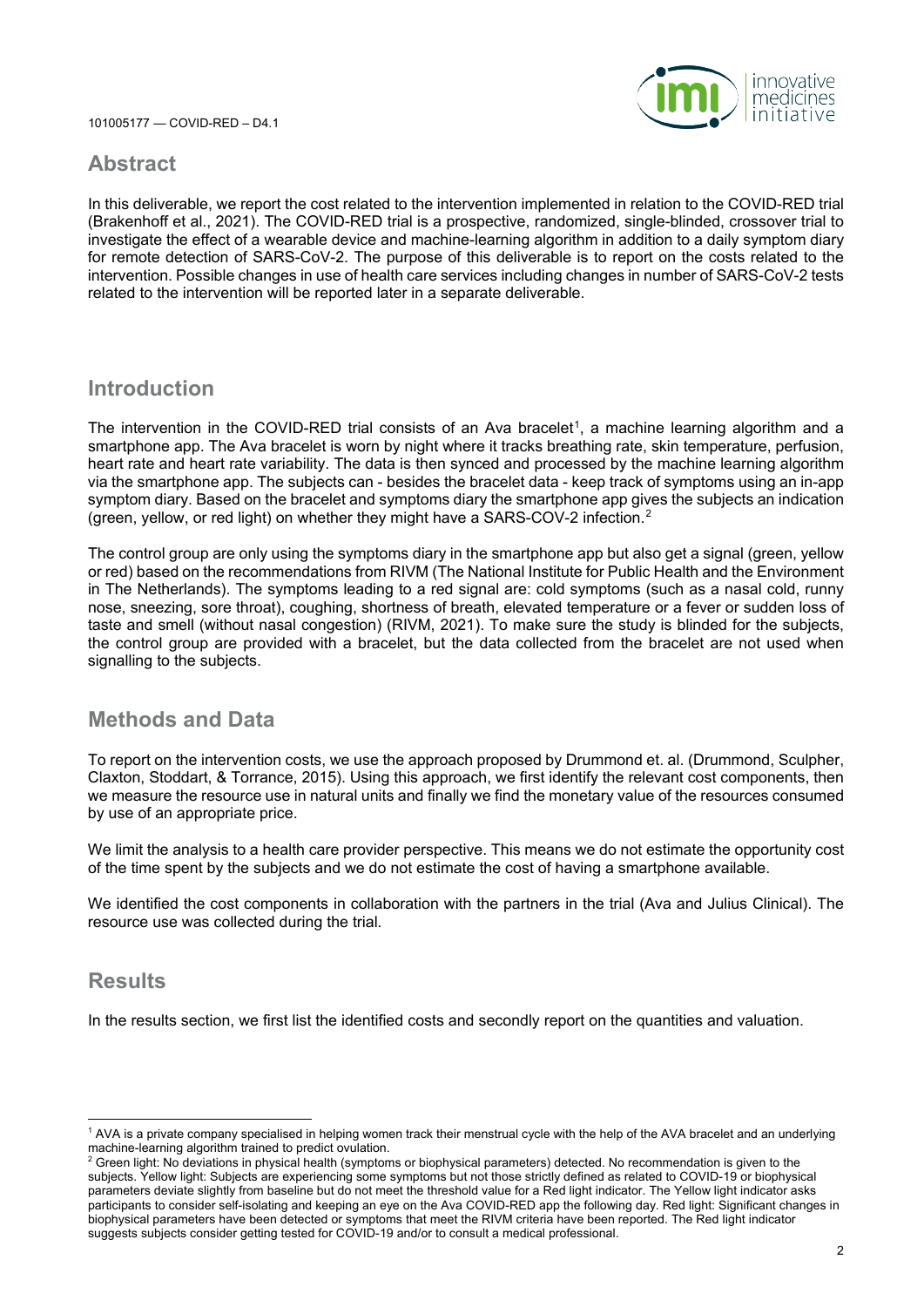

#### **Identified cost components**

The identified cost components of the intervention provided by Ava are:

- Cost of producing the Ava bracelet;
- Development cost of the machine learning algorithm; and,
- Customer support at Ava.

The costs of the Ava bracelet, algorithm development and customer support are valued using a collective price provided by Ava. This is done to ensure external validity of the intervention costs, as this price is relevant for future implementation. The development costs associated with the algorithm development accrued during the study are investment costs funded within the study. These costs should however not be neglected, and they are together with future improvements of the algorithm part of the proposed price (Burnett, 2009).

Other identified cost components are

Welcoming package: Handling, packaging, and sending of a welcoming package including an introduction booklet, welcome letter and the Ava bracelet to participants.

These costs are valued using a per item cost. All costs are distributed across participants as the within subject design ensures that all participants end up in the intervention arm at some point in the trial. The cost of the welcome package is handled as a marginal attributable cost of the intervention.

Other costs that are inherent to the trial design and thus not relevant for a future implementation are:

- Finger prick tests used for serology tests;
- A helpdesk set up within the trial, separate from the technical Customer Support provided by Ava; and,
- Safety physicians employed within the trial.

As these costs are inherent to the trial and not the intervention itself; they are not expected in an implementation and are thus excluded from the cost analysis following the best practice recommendations (Ramsey et al., 2015; Fox-Rushby & Cairns, 2005).

#### **Measuring and valuing costs**

Each subject received one welcoming package including one Ava bracelet. The estimated costs for each subject was:

- Bracelet, algorithm development and customer support:  $\epsilon$  155
- Welcoming packages: € 13.19
	- $\circ$  Handing and sending the bracelets, including assembling the starter packages cost €4,86 per unit;
	- o Instruction Booklet: € 0,28;
	- o Welcome Letter € 0,08; and,
	- o Shipment costs per Starter Package: € 7,97.

The total cost per individual participant was thus  $\epsilon$  168,19.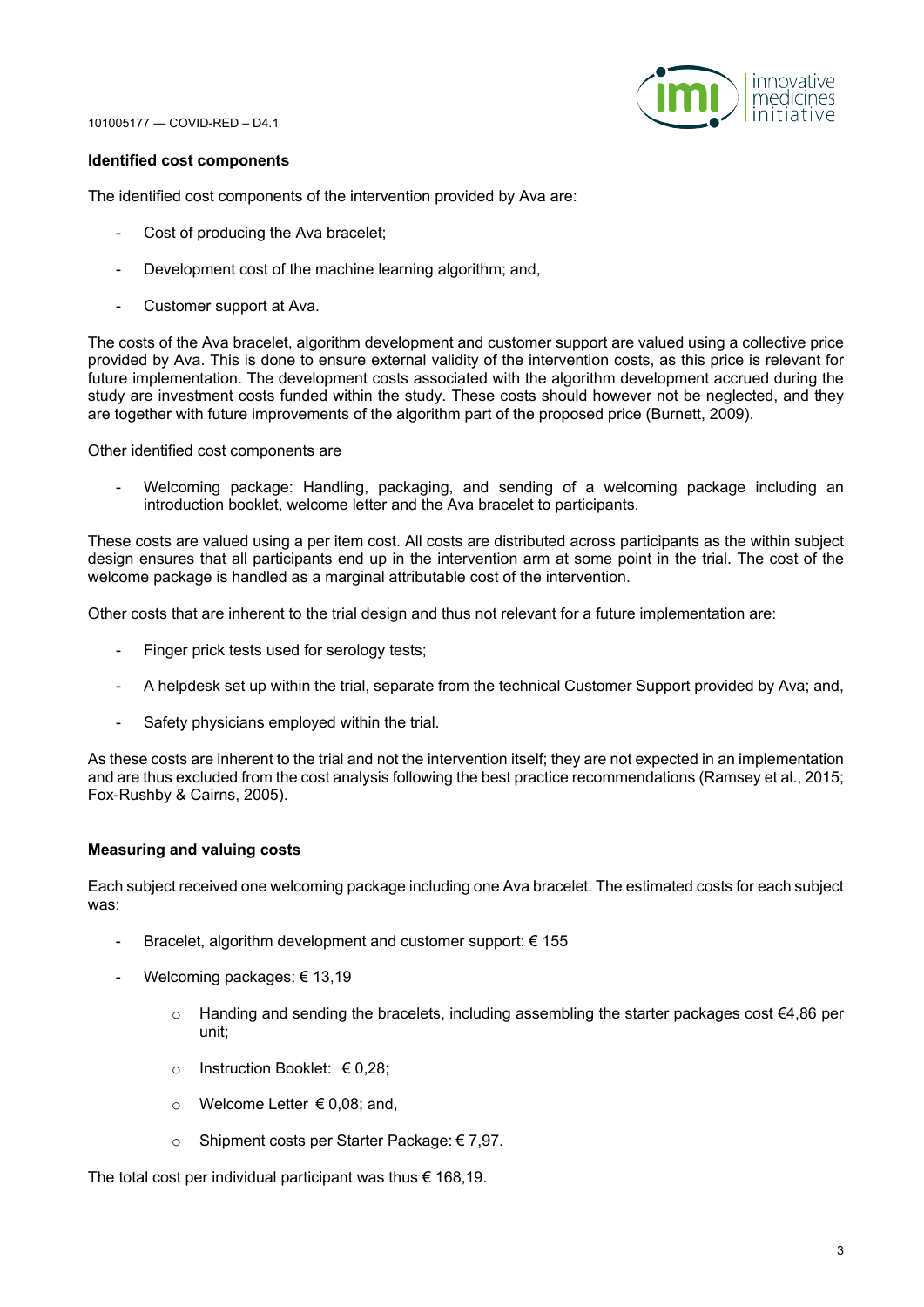

#### **Discussion and Conclusion**

This report provides an estimate of the intervention cost in the COVID-RED trial. The cost per subject was estimated at € 168,19.

We have identified the cost components in collaboration with the providers and valued the identified costs using the available prices. In the following deliverables we will calculate the costs associated with health care utilization and compare the total attributable costs of the intervention to the possible effects.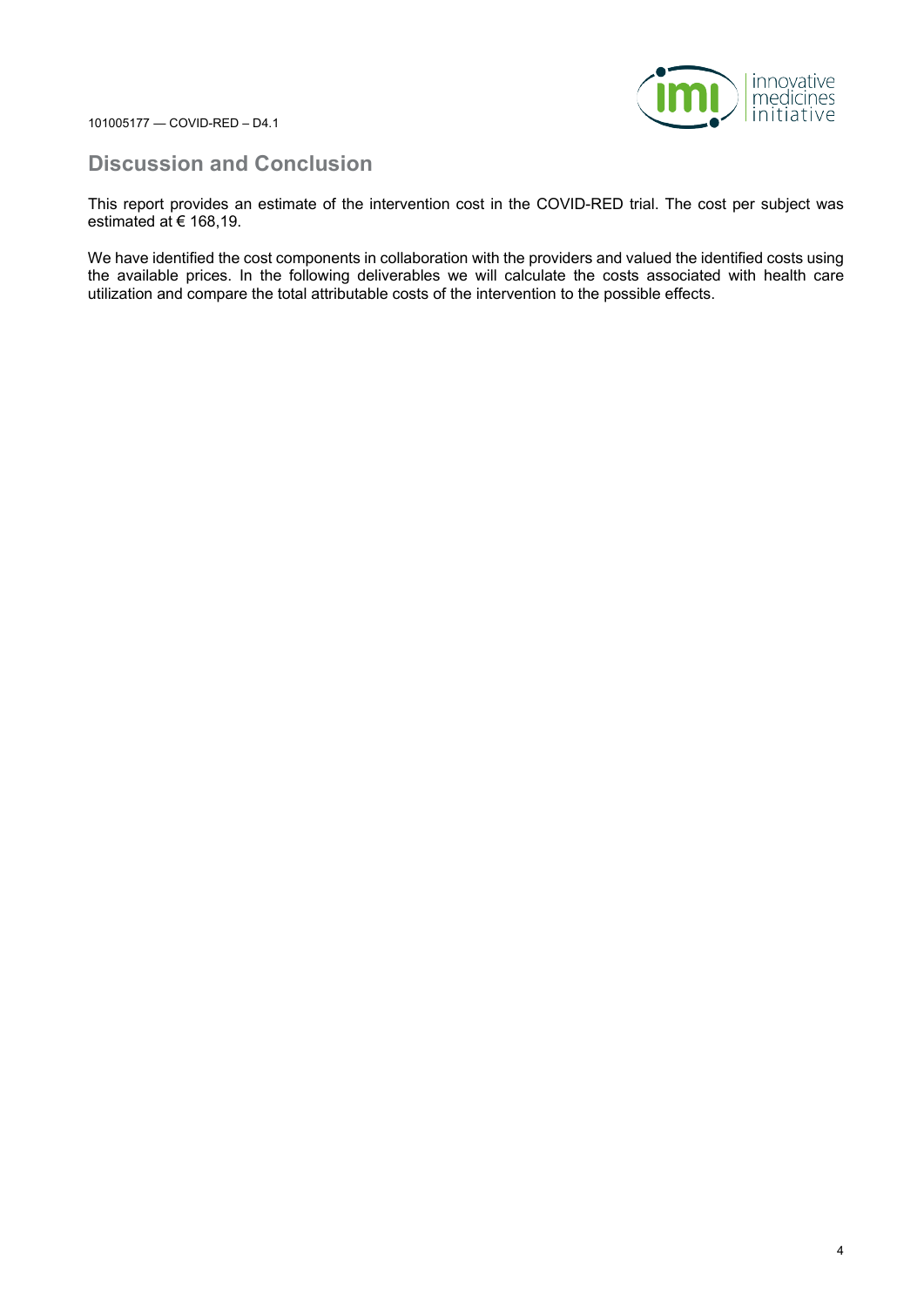

#### **Repository for primary data**

All data is collected directly from Julius Clinical and AVA via direct mail correspondence, and are therefore not stored in any repository. The data can be obtained upon request to either entity.